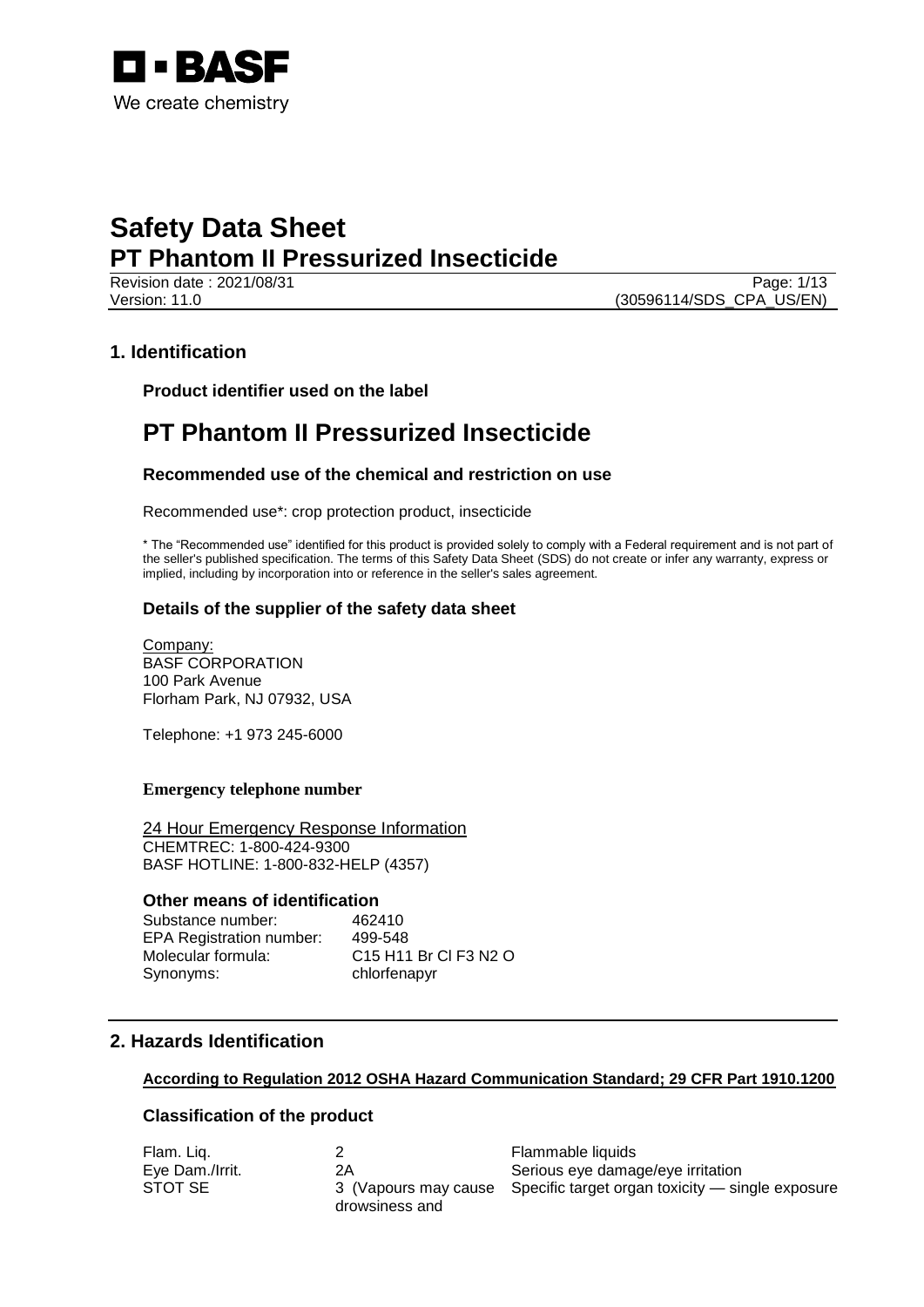122°F.

P405 Store locked up.

Revision date : 2021/08/31 **Version: 11.0** 

|                          | Page: 2/13 |
|--------------------------|------------|
| (30596114/SDS_CPA_US/EN) |            |

|                 | dizziness.) |                                                |
|-----------------|-------------|------------------------------------------------|
| Aquatic Acute   |             | Hazardous to the aquatic environment - acute   |
| Aquatic Chronic |             | Hazardous to the aquatic environment - chronic |
| Flam. Aerosol   |             | Flammable aerosols                             |

## **Label elements**



| Signal Word:                           |                                                                                                                                     |
|----------------------------------------|-------------------------------------------------------------------------------------------------------------------------------------|
| Danger                                 |                                                                                                                                     |
| Hazard Statement:                      |                                                                                                                                     |
| H <sub>223</sub>                       | Flammable aerosol.                                                                                                                  |
| H225                                   | Highly flammable liquid and vapour.                                                                                                 |
| H319                                   | Causes serious eye irritation.                                                                                                      |
| H336                                   | May cause drowsiness or dizziness.                                                                                                  |
| H402                                   | Harmful to aquatic life.                                                                                                            |
| H412                                   | Harmful to aquatic life with long lasting effects.                                                                                  |
| Precautionary Statements (Prevention): |                                                                                                                                     |
| P <sub>210</sub>                       | Keep away from heat, hot surfaces, sparks, open flames and other                                                                    |
|                                        | ignition sources. No smoking.                                                                                                       |
| P <sub>280</sub>                       | Wear protective gloves and eye protection or face protection.                                                                       |
| P271                                   | Use only outdoors or in a well-ventilated area.                                                                                     |
| P280                                   | Wear eye protection.                                                                                                                |
| P <sub>243</sub>                       | Take action to prevent static discharges.                                                                                           |
| P273                                   | Avoid release to the environment.                                                                                                   |
| P <sub>261</sub>                       | Avoid breathing mist or vapour or spray.                                                                                            |
| P <sub>241</sub>                       | Use explosion-proof electrical, ventilating and lighting equipment.                                                                 |
| P251                                   | Do not pierce or burn, even after use.                                                                                              |
| P <sub>211</sub>                       | Do not spray on an open flame or other ignition source.                                                                             |
| P <sub>242</sub>                       | Use only non-sparking tools.                                                                                                        |
| P <sub>240</sub>                       | Ground and bond container and receiving equipment.                                                                                  |
| P <sub>264</sub>                       | Wash contaminated body parts thoroughly after handling.                                                                             |
| Precautionary Statements (Response):   |                                                                                                                                     |
| P312                                   | Call a POISON CENTER or physician if you feel unwell.                                                                               |
| $P305 + P351 + P338$                   | IF IN EYES: Rinse cautiously with water for several minutes. Remove<br>contact lenses, if present and easy to do. Continue rinsing. |
| P303 + P361 + P353                     | IF ON SKIN (or hair): Remove or Take off immediately all contaminated                                                               |
|                                        | clothing. Rinse skin with water or shower.                                                                                          |
| $P304 + P340$                          | IF INHALED: Remove person to fresh air and keep comfortable for<br>breathing.                                                       |
| P370 + P378                            | In case of fire: Use water spray, dry powder, foam or carbon dioxide for<br>extinction.                                             |
| $P337 + P313$                          | If eye irritation persists: Get medical attention.                                                                                  |
| Precautionary Statements (Storage):    |                                                                                                                                     |
| P403 + P235                            | Store in a well-ventilated place. Keep cool.                                                                                        |
| P <sub>233</sub>                       | Keep container tightly closed.                                                                                                      |
| P410 + P412                            | Protect from sunlight. Do no expose to temperatures exceeding 50°C/                                                                 |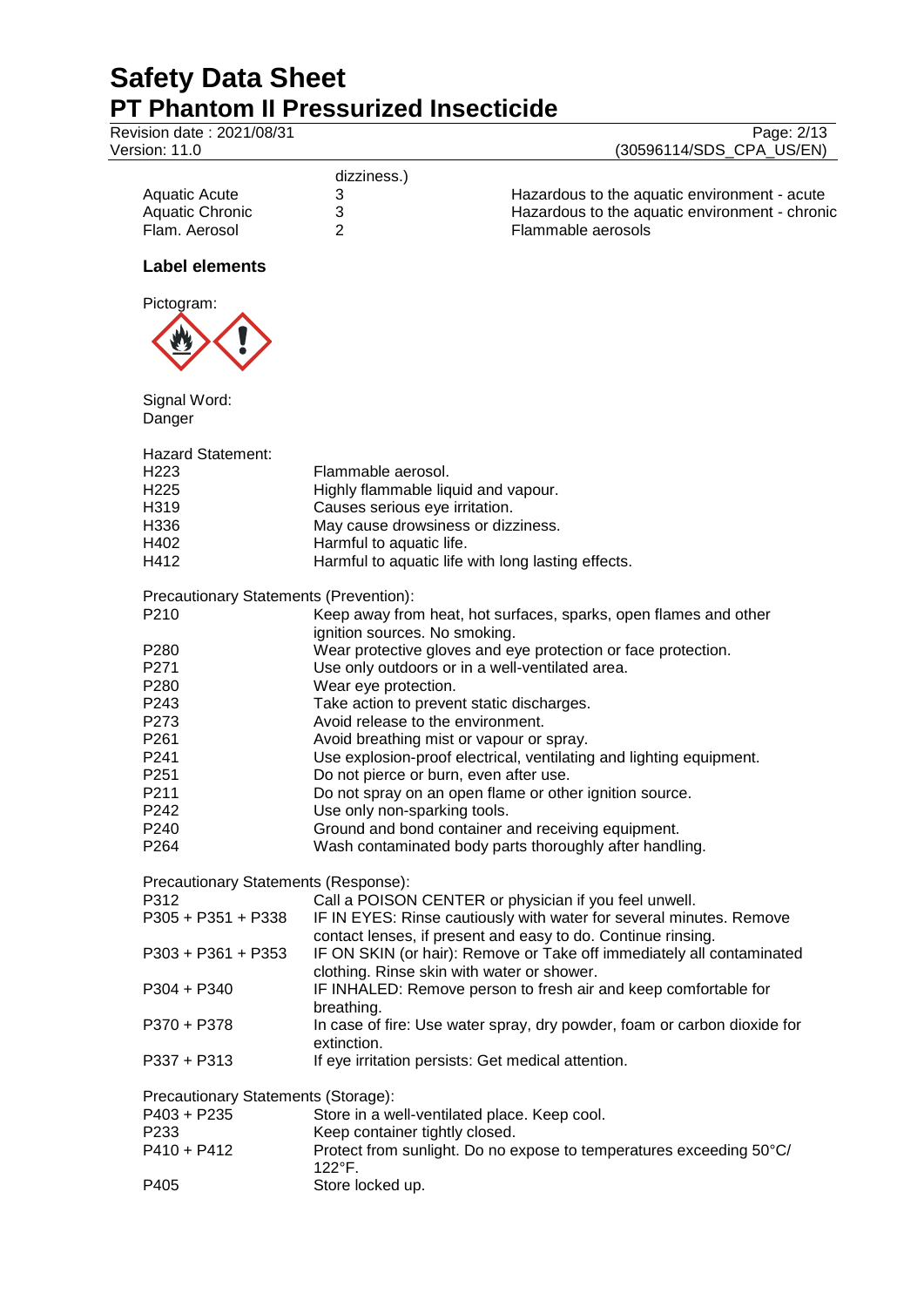Revision date : 2021/08/31 Page: 3/13<br>
Version: 11.0 (30596114/SDS CPA US/EN) (30596114/SDS\_CPA\_US/EN)

Precautionary Statements (Disposal):

P501 Dispose of contents/container in accordance with local regulations.

## **Hazards not otherwise classified**

Labeling of special preparations (GHS): Contains: 50 % m/m flammable components Repeated exposure may cause skin dryness or cracking.

# **3. Composition / Information on Ingredients**

## **According to Regulation 2012 OSHA Hazard Communication Standard; 29 CFR Part 1910.1200**

chlorfenapyr

CAS Number: 122453-73-0 Content (W/W): 0.5 % Synonym: chlorfenapyr reference substance

### dimethyl ether

CAS Number: 115-10-6 Content (W/W): < 15.0% Synonym: Dimethyl ether

### carbon dioxide

CAS Number: 124-38-9 Content (W/W): < 2.0% Synonym: No data available.

#### Acetone

CAS Number: 67-64-1 Content (W/W): < 35.0% Synonym: Acetone

# **4. First-Aid Measures**

## **Description of first aid measures**

### **General advice:**

First aid personnel should pay attention to their own safety. If the patient is likely to become unconscious, place and transport in stable sideways position (recovery position). Immediately remove contaminated clothing.

### **If inhaled:**

Keep patient calm, remove to fresh air, seek medical attention. In case of intoxication, call a poison control center or physician for treatment advice, taking the packaging or the label of the product.

### **If on skin:**

Rinse skin immediately with plenty of water for 15 - 20 minutes. In case of intoxication, call a poison control center or physician for treatment advice, taking the packaging or the label of the product.

### **If in eyes:**

Wash affected eyes for at least 15 minutes under running water with eyelids held open, consult an eye specialist.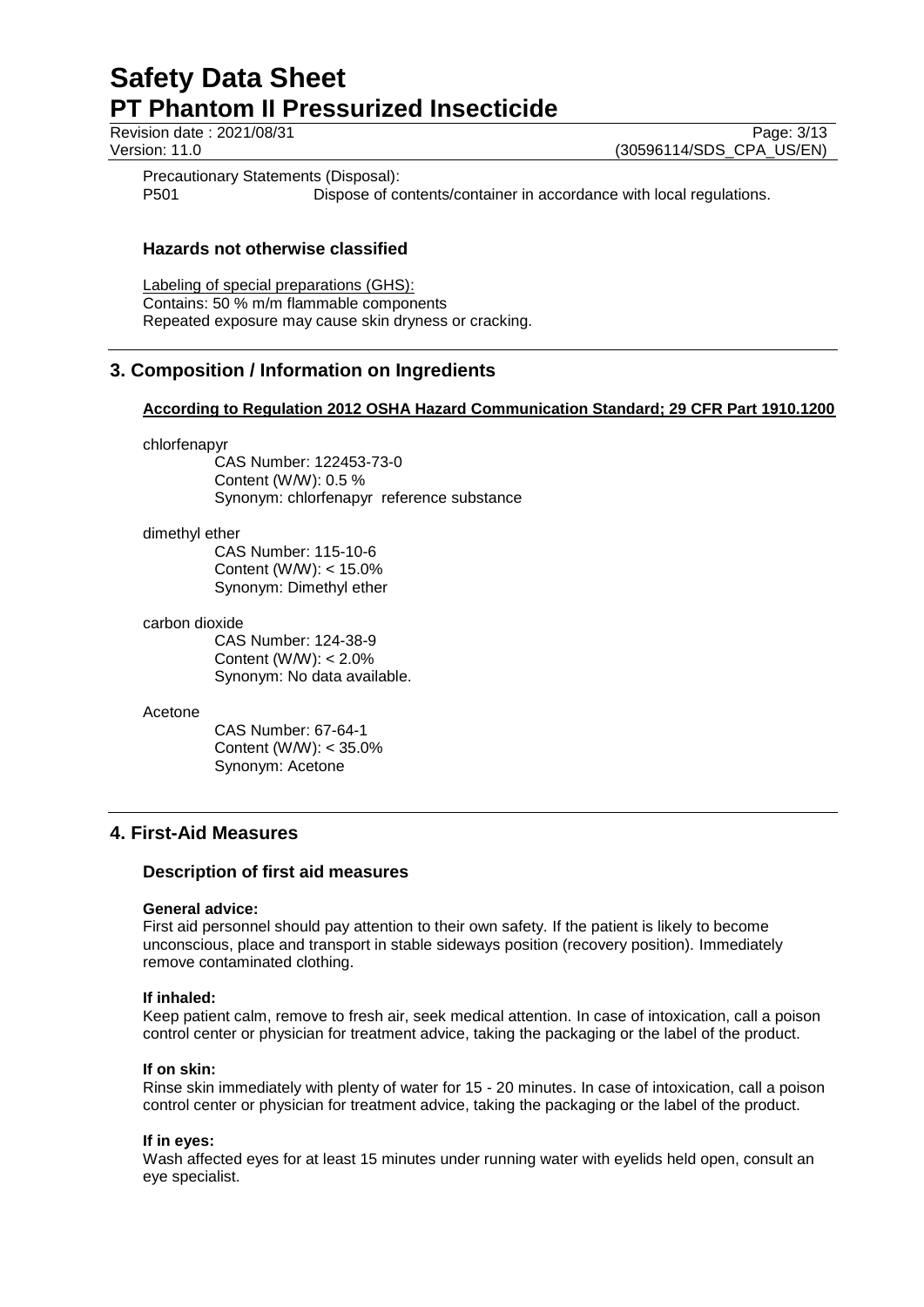### **If swallowed:**

Immediately rinse mouth and then drink 200-300 ml of water, seek medical attention. If swallowed, seek medical advice immediately and show this container or label. Do not induce vomiting unless told to by a poison control center or doctor. Immediately rinse mouth and then drink 200 - 300 ml water, do not induce vomiting, seek medical attention. Take patient to hospital immediately. Medical monitoring for at least 7 days.

## **Most important symptoms and effects, both acute and delayed**

Symptoms: Information, i.e. additional information on symptoms and effects may be included in the GHS labeling phrases available in Section 2 and in the Toxicological assessments available in Section 11., (Further) symptoms and / or effects are not known so far, Symptoms of poisoning may only appear after several hours or several days.

## **Indication of any immediate medical attention and special treatment needed**

Note to physician<br>Treatment:

Treat according to symptoms (decontamination, vital functions), no known specific antidote.

# **5. Fire-Fighting Measures**

## **Extinguishing media**

Suitable extinguishing media: foam, dry powder, carbon dioxide, water spray

## **Special hazards arising from the substance or mixture**

Hazards during fire-fighting: carbon monoxide, carbon dioxide, hydrogen bromide, Hydrogen chloride, hydrogen fluoride, nitrogen oxides, halogenated compounds The substances/groups of substances mentioned can be released in case of fire. Aerosol container contains flammable gas under pressure.

### **Advice for fire-fighters**

Protective equipment for fire-fighting: Firefighters should be equipped with self-contained breathing apparatus and turn-out gear.

### **Further information:**

Evacuate area of all unnecessary personnel. Contain contaminated water/firefighting water. Do not allow to enter drains or waterways.

# **6. Accidental release measures**

## **Personal precautions, protective equipment and emergency procedures**

Take appropriate protective measures. Clear area. Shut off source of leak only under safe conditions. Extinguish sources of ignition nearby and downwind. Ensure adequate ventilation. Wear suitable personal protective clothing and equipment.

## **Environmental precautions**

Do not discharge into the subsoil/soil. Do not discharge into drains/surface waters/groundwater.

## **Methods and material for containment and cleaning up**

Revision date : 2021/08/31 Page: 4/13<br>
Version: 11.0 (30596114/SDS CPA US/EN) (30596114/SDS\_CPA\_US/EN)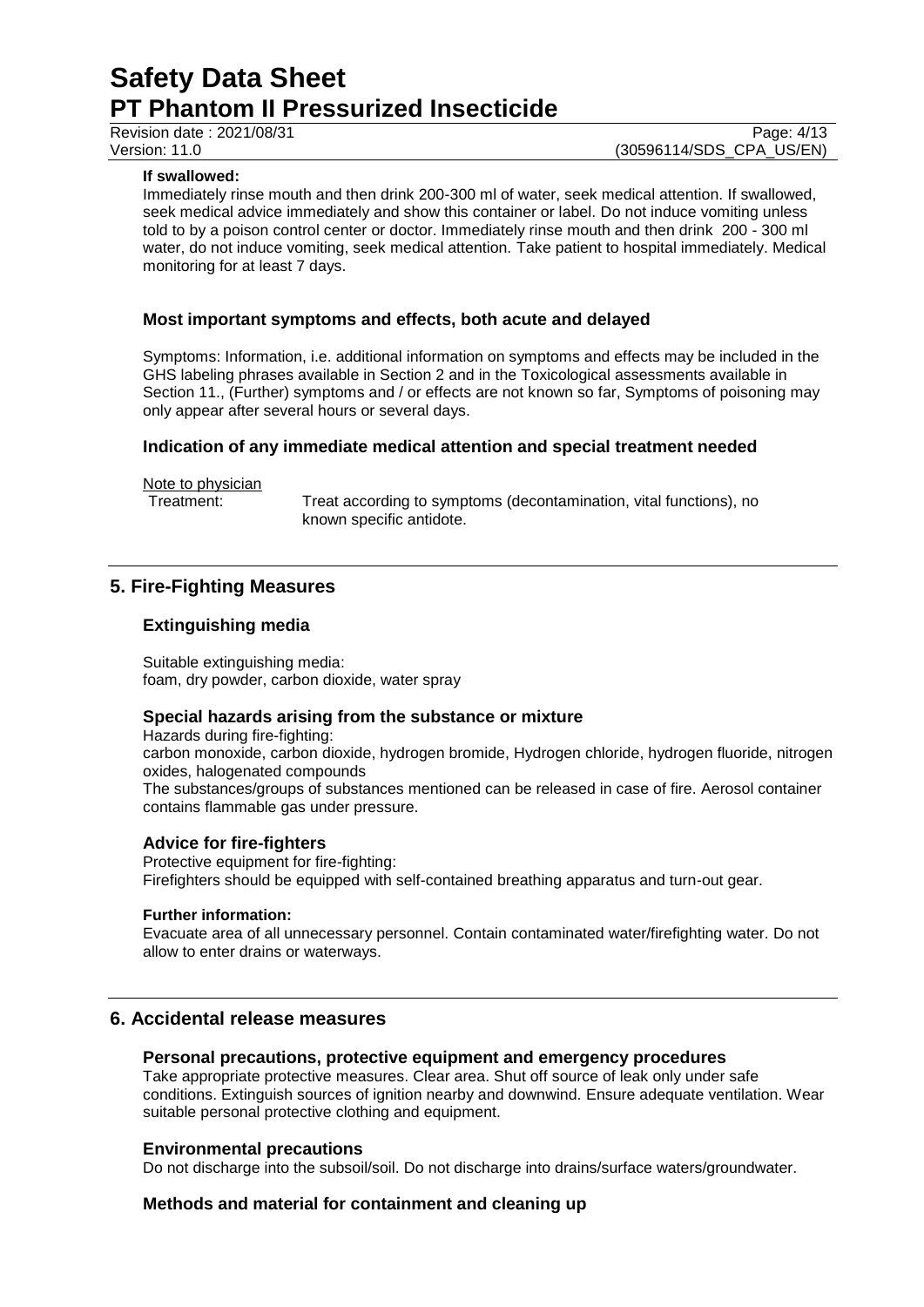### Revision date : 2021/08/31 Page: 5/13<br>
Version: 11.0 (30596114/SDS CPA US/EN) (30596114/SDS\_CPA\_US/EN)

Dike spillage. Pick up with suitable absorbent material. Place into suitable containers for reuse or disposal in a licensed facility. Spilled substance/product should be recovered and applied according to label rates whenever possible. If application of spilled substance/product is not possible, then spills should be contained, solidified, and placed in suitable containers for disposal. After decontamination, spill area can be washed with water. Collect wash water for approved disposal.

# **7. Handling and Storage**

# **Precautions for safe handling**

RECOMMENDATIONS ARE FOR MANUFACTURING, COMMERCIAL BLENDING, AND PACKAGING WORKERS. PESTICIDE APPLICATORS & WORKERS must refer to the Product Label and Directions for Use attached to the product for Agricultural Use Requirements in accordance with the EPA Worker Protection Standard 40 CFR part 170. Ensure adequate ventilation. Provide good ventilation of working area (local exhaust ventilation if necessary). Keep away from sources of ignition - No smoking. Keep container tightly sealed. Protect contents from the effects of light. Protect against heat. Protect from air. Handle and open container with care. Do not open until ready to use. Once container is opened, content should be used as soon as possible. Provide means for controlling leaks and spills. Do not return residues to the storage containers. Follow label warnings even after container is emptied. The substance/ product may be handled only by appropriately trained personnel. Avoid all direct contact with the substance/product. Avoid contact with the skin, eyes and clothing. Avoid inhalation of dusts/mists/vapours. Wear suitable personal protective clothing and equipment.

## Protection against fire and explosion:

The relevant fire protection measures should be noted. Fire extinguishers should be kept handy. Avoid all sources of ignition: heat, sparks, open flame. Sources of ignition should be kept well clear. Avoid extreme heat. Keep away from oxidizable substances. Electrical equipment should conform to national electric code. Ground all transfer equipment properly to prevent electrostatic discharge. Electrostatic discharge may cause ignition.

# **Conditions for safe storage, including any incompatibilities**

Segregate from foods and animal feeds.

Further information on storage conditions: Keep away from heat. Protect from direct sunlight. Keep only in the original container in a cool, dry, well-ventilated place away from ignition sources, heat or flame.

Protect from temperatures above: 50 °C

The packed product must be protected against exceeding the indicated temperature.

# **8. Exposure Controls/Personal Protection**

**Users of a pesticidal product should refer to the product label for personal protective equipment requirements.**

## **Components with occupational exposure limits**

| Acetone        | ACGIH, US:<br>ACGIH, US:<br>OSHA Z1: | TWA value 250 ppm ;<br>STEL value 500 ppm ;<br>PEL 1,000 ppm 2,400 mg/m3 ;    |
|----------------|--------------------------------------|-------------------------------------------------------------------------------|
| carbon dioxide | ACGIH, US:<br>ACGIH, US:<br>OSHA Z1: | TWA value 5,000 ppm;<br>STEL value 30,000 ppm;<br>PEL 5,000 ppm 9,000 mg/m3 ; |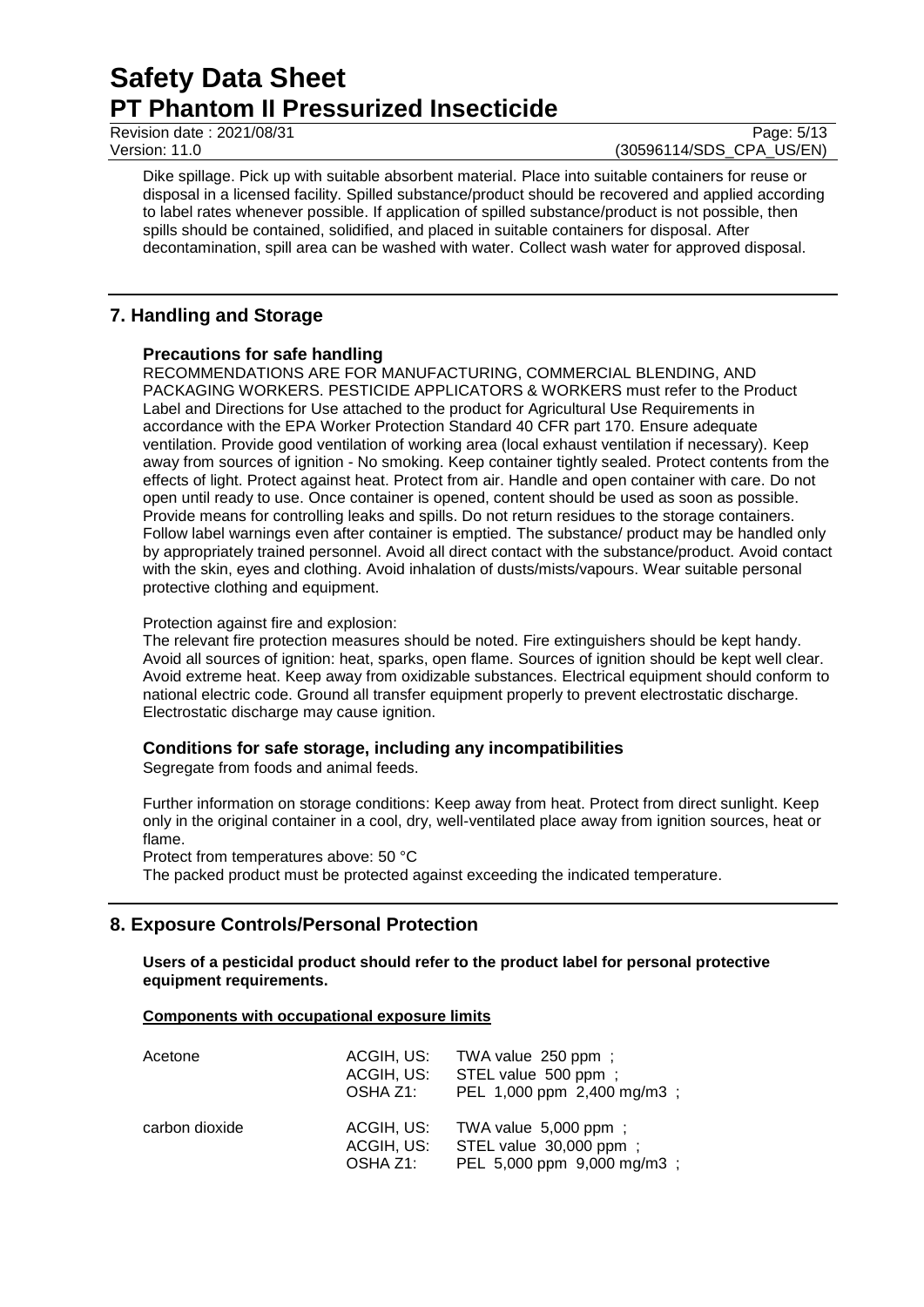Revision date : 2021/08/31 Page: 6/13<br>
Version: 11.0 (30596114/SDS CPA US/EN)

### **Advice on system design:**

Whenever possible, engineering controls should be used to minimize the need for personal protective equipment.

### **Personal protective equipment**

### **RECOMMENDATIONS FOR MANUFACTURING, COMMERCIAL BLENDING, AND PACKAGING WORKERS:**

### **Respiratory protection:**

Wear respiratory protection if ventilation is inadequate. Wear a NIOSH-certified (or equivalent) organic vapour/particulate respirator. For situations where the airborne concentrations may exceed the level for which an air purifying respirator is effective, or where the levels are unknown or Immediately Dangerous to Life or Health (IDLH), use NIOSH-certified full facepiece pressure demand self-contained breathing apparatus (SCBA) or a full facepiece pressure demand supplied-air respirator (SAR) with escape provisions.

### **Hand protection:**

Chemical resistant protective gloves, Protective glove selection must be based on the user's assessment of the workplace hazards.

### **Eye protection:**

Safety glasses with side-shields. Tightly fitting safety goggles (chemical goggles). Wear face shield if splashing hazard exists.

### **Body protection:**

Body protection must be chosen depending on activity and possible exposure, e.g. head protection, apron, protective boots, chemical-protection suit.

### **General safety and hygiene measures:**

Wear long sleeved work shirt and long work pants in addition to other stated personal protective equipment. Work place should be equipped with a shower and an eye wash. Handle in accordance with good industrial hygiene and safety practice. Personal protective equipment should be decontaminated prior to reuse. Gloves must be inspected regularly and prior to each use. Replace if necessary (e.g. pinhole leaks). Take off immediately all contaminated clothing. Store work clothing separately. Hands and/or face should be washed before breaks and at the end of the shift. No eating, drinking, smoking or tobacco use at the place of work. Keep away from food, drink and animal feeding stuffs.

# **9. Physical and Chemical Properties**

| Form:<br>Odour:            | liquid<br>solvent-like                                       |                 |
|----------------------------|--------------------------------------------------------------|-----------------|
| Odour threshold:           | Not determined due to potential health hazard by inhalation. |                 |
| Colour:                    | yellow to orange                                             |                 |
| pH value:                  | approx. $6 - 8$                                              |                 |
|                            | (20 °C)                                                      |                 |
| Melting point:             | approx. $-95$ °C                                             |                 |
|                            | Information applies to the solvent.                          |                 |
| Boiling point:             | approx. 56 °C                                                |                 |
|                            | Information applies to the solvent.                          |                 |
| Flash point:               | $\rm <$ -28 °C                                               | (Directive      |
|                            |                                                              | 92/69/EEC, A.9) |
| Ignition distance test for | $>18$ in                                                     | (ASTM D 3065)   |
| spray aerosols:            |                                                              |                 |
| NFPA 30B flammability:     | Level 1 Aerosol                                              |                 |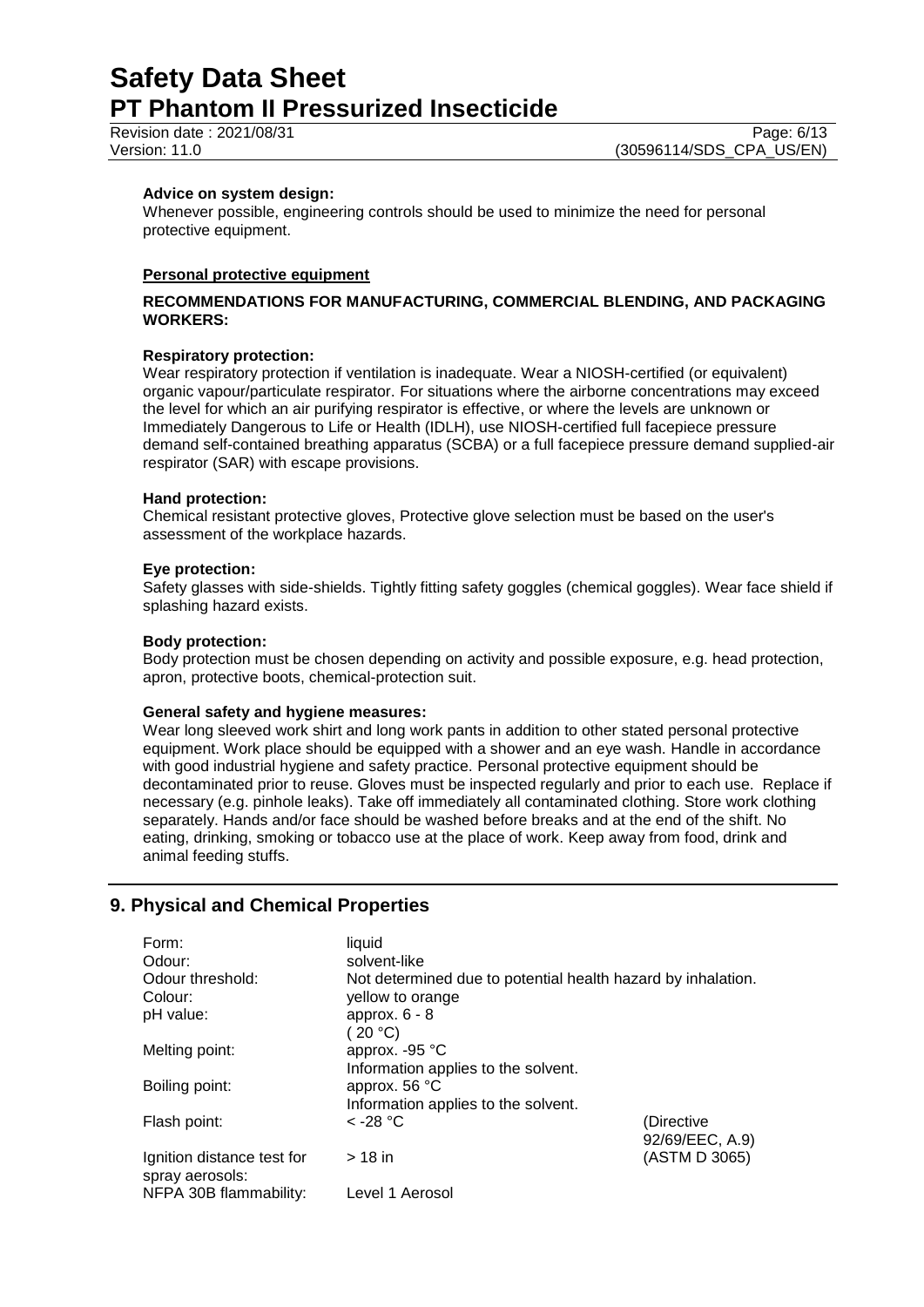| Revision date: 2021/08/31<br>Version: 11.0                                 |                                                                                                                                                                                                                       | Page: 7/13<br>(30596114/SDS CPA US/EN) |
|----------------------------------------------------------------------------|-----------------------------------------------------------------------------------------------------------------------------------------------------------------------------------------------------------------------|----------------------------------------|
| Lower explosion limit:                                                     | As a result of our experience with this<br>product and our knowledge of its<br>composition we do not expect any<br>hazard as long as the product is used<br>appropriately and in accordance with<br>the intended use. |                                        |
| Upper explosion limit:                                                     | As a result of our experience with this<br>product and our knowledge of its<br>composition we do not expect any<br>hazard as long as the product is used<br>appropriately and in accordance with<br>the intended use. |                                        |
| Autoignition:                                                              | 530 °C                                                                                                                                                                                                                | (Regulation                            |
|                                                                            |                                                                                                                                                                                                                       | 440/2008/EC, A.15)                     |
| Vapour pressure:                                                           | approx. 7 bar<br>(20 °C)                                                                                                                                                                                              |                                        |
| Density:                                                                   | approx. 0.94 g/cm3<br>(20 °C)                                                                                                                                                                                         |                                        |
| Vapour density:<br>Partitioning coefficient n-<br>octanol/water (log Pow): | not applicable<br>not applicable                                                                                                                                                                                      |                                        |
| Thermal decomposition:                                                     | No decomposition if stored and handled as<br>prescribed/indicated.                                                                                                                                                    |                                        |
| Viscosity, dynamic:                                                        | approx. 2.28 mPa.s<br>(21 °C)                                                                                                                                                                                         | (ASTM D 2983)                          |
| Solubility in water:                                                       | miscible                                                                                                                                                                                                              |                                        |
| Evaporation rate:                                                          | not applicable                                                                                                                                                                                                        |                                        |
| Other Information:                                                         | If necessary, information on other physical and chemical<br>parameters is indicated in this section.                                                                                                                  |                                        |

# **10. Stability and Reactivity**

## **Reactivity**

No hazardous reactions if stored and handled as prescribed/indicated.

### Corrosion to metals:

Corrosive effects to metal are not anticipated.

Oxidizing properties: Not an oxidizer.

### **Chemical stability**

The product is stable if stored and handled as prescribed/indicated.

## **Possibility of hazardous reactions**

No hazardous reactions if stored and handled as prescribed/indicated.

### **Conditions to avoid**

Avoid all sources of ignition: heat, sparks, open flame.

### **Incompatible materials**

strong bases, strong acids, strong oxidizing agents

### **Hazardous decomposition products**

Decomposition products: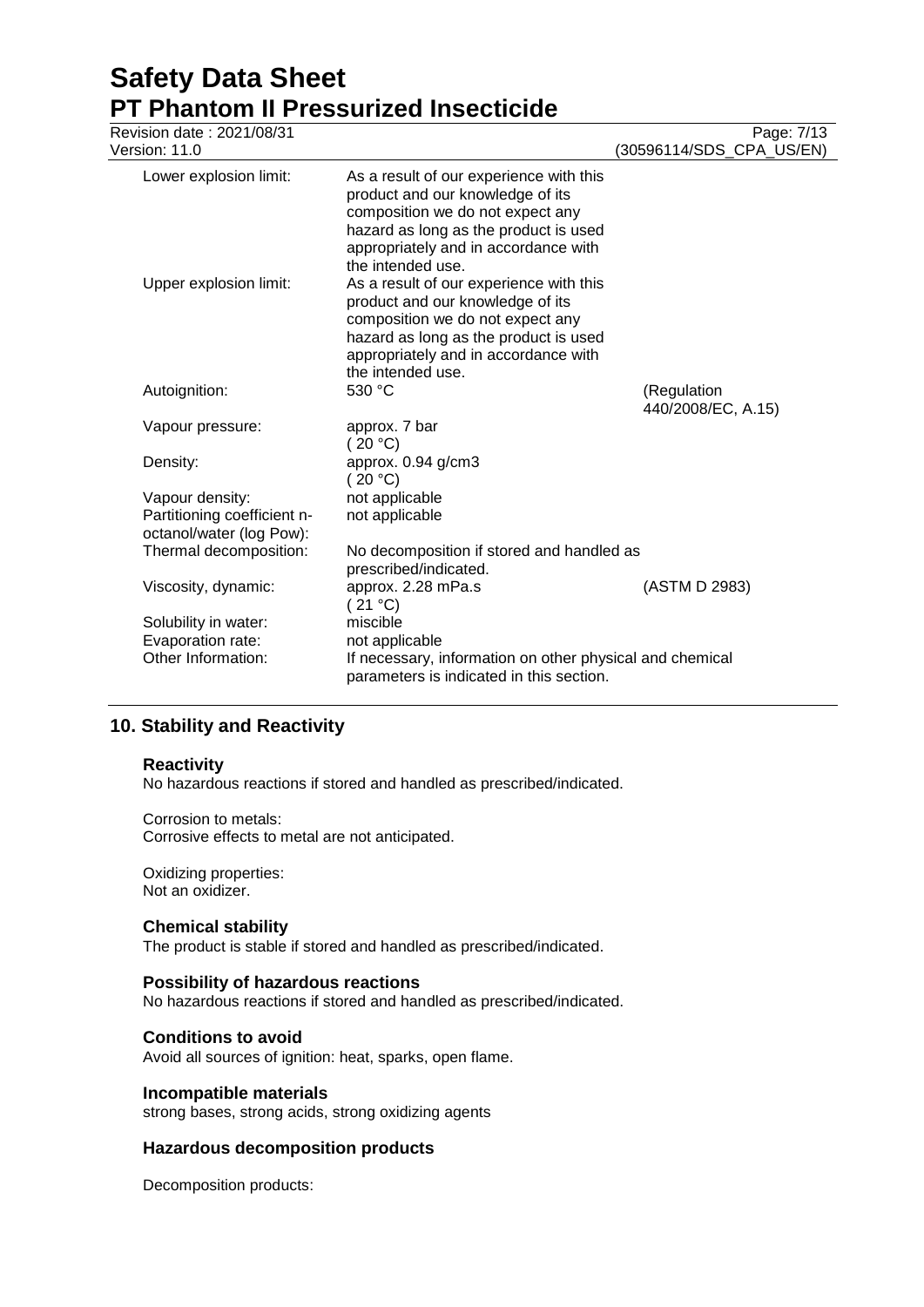Revision date : 2021/08/31 Page: 8/13<br>
Version: 11.0 (30596114/SDS CPA US/EN) (30596114/SDS CPA US/EN)

Hazardous decomposition products: No hazardous decomposition products if stored and handled as prescribed/indicated.

Thermal decomposition: No decomposition if stored and handled as prescribed/indicated.

# **11. Toxicological information**

# **Primary routes of exposure**

Routes of entry for solids and liquids are ingestion and inhalation, but may include eye or skin contact. Routes of entry for gases include inhalation and eye contact. Skin contact may be a route of entry for liquefied gases.

# **Acute Toxicity/Effects**

Acute toxicity

Assessment of acute toxicity: Relatively nontoxic after single ingestion. Relatively nontoxic after short-term skin contact.

Oral Type of value: LD50 Species: mouse Value: > 5,000 mg/kg

Inhalation Type of value: LC50 Species: rat (male/female) Value: > 2.11 mg/l (OECD Guideline 403) Exposure time: 4 h An aerosol was tested. No mortality was observed.

Dermal Type of value: LD50 Species: rat (male/female) Value: > 5,000 mg/kg (OECD Guideline 402)

Irritation / corrosion Assessment of irritating effects: May cause moderate irritation to the skin. May cause slight but temporary irritation to the eyes.

Skin Species: rabbit Result: Slightly irritating.

Eye Species: rabbit Result: non-irritant Method: OECD Guideline 405

**Sensitization** 

*Information on: chlorfenapyr Guinea pig maximization test Species: guinea pig Result: Non-sensitizing.*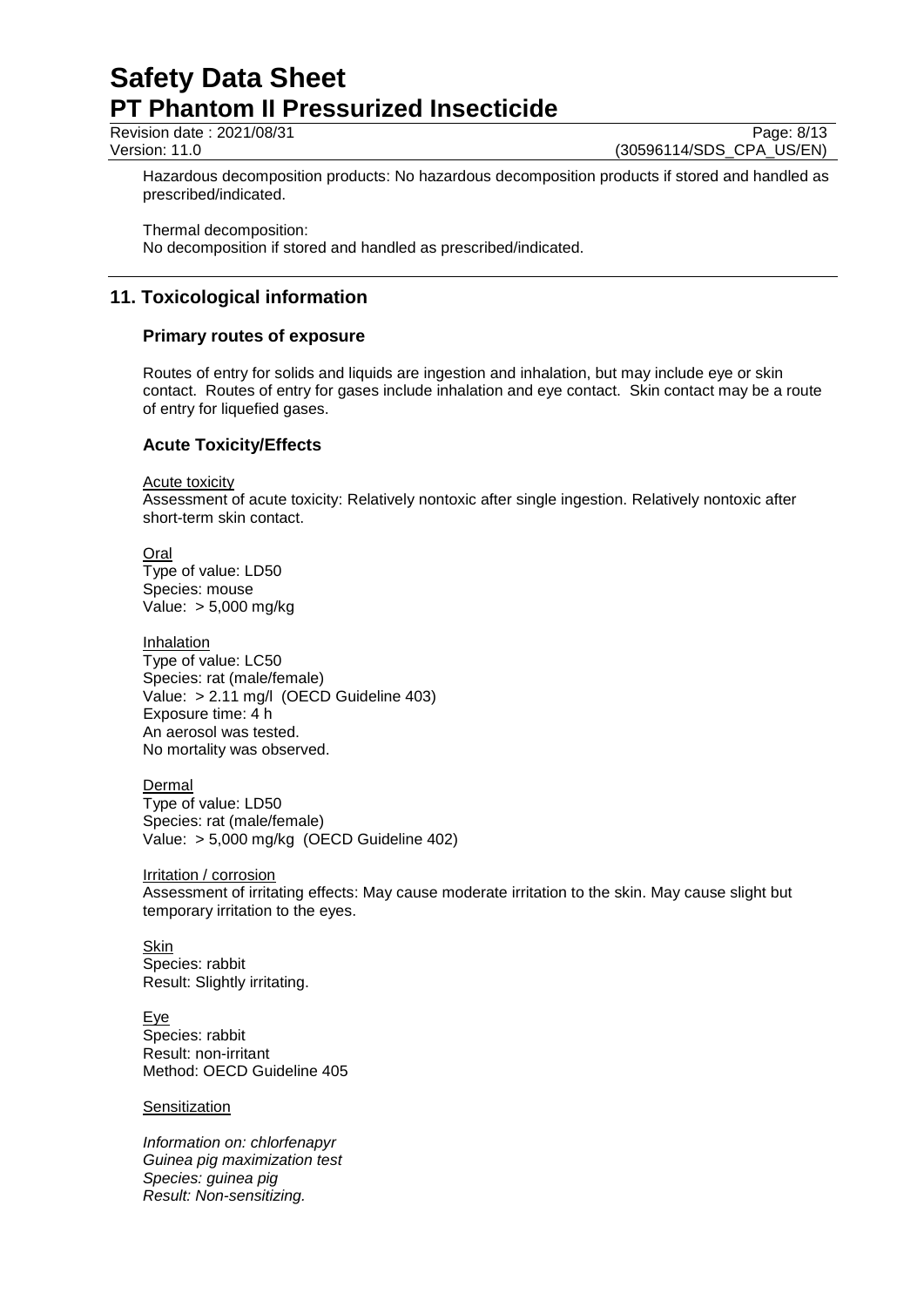Revision date : 2021/08/31 Page: 9/13<br>Version: 11.0 (30596114/SDS CPA US/EN) (30596114/SDS\_CPA\_US/EN)

*Method: OECD Guideline 406*

----------------------------------

#### Aspiration Hazard

The product has not been tested. The statement has been derived from the properties of the individual components. May also damage the lung at swallowing (aspiration hazard).

## **Chronic Toxicity/Effects**

#### Repeated dose toxicity

Assessment of repeated dose toxicity: The product has not been tested. The statement has been derived from the properties of the individual components.

#### *Information on: chlorfenapyr*

*Assessment of repeated dose toxicity: Repeated exposure may affect certain organs. Affects the central nervous system.*

#### *Information on: carbon dioxide*

*Assessment of repeated dose toxicity: Prolonged or repeated exposure by inhalation to high concentrations may cause circulatory insufficiency leading to headache, nausea, vomiting and potentially death.*

#### *Information on: Acetone*

*Assessment of repeated dose toxicity: The substance may cause damage to the testes after repeated ingestion of high doses, as shown in animal studies. The substance may cause damage to the hematological system after repeated ingestion of high doses. The substance may cause damage to the kidney after repeated ingestion of high doses, as shown in animal studies.* ----------------------------------

#### Genetic toxicity

Assessment of mutagenicity: The product has not been tested. The statement has been derived from the properties of the individual components. Mutagenicity tests revealed no genotoxic potential.

#### **Carcinogenicity**

Assessment of carcinogenicity: The product has not been tested. The statement has been derived from the properties of the individual components. The results of various animal studies gave no indication of a carcinogenic effect.

#### Reproductive toxicity

Assessment of reproduction toxicity: The product has not been tested. The statement has been derived from the properties of the individual components.

### *Information on: Chlorfenapyr*

*Assessment of reproduction toxicity: The results of animal studies gave no indication of a fertility impairing effect.*

----------------------------------

### *Information on: Acetone*

*Assessment of reproduction toxicity: As shown in animal studies, the product may cause damage to the testes after repeated high exposures that cause other toxic effects.* ----------------------------------

#### **Teratogenicity**

Assessment of teratogenicity: The product has not been tested. The statement has been derived from the properties of the individual components. Animal studies gave no indication of a developmental toxic effect at doses that were not toxic to the parental animals.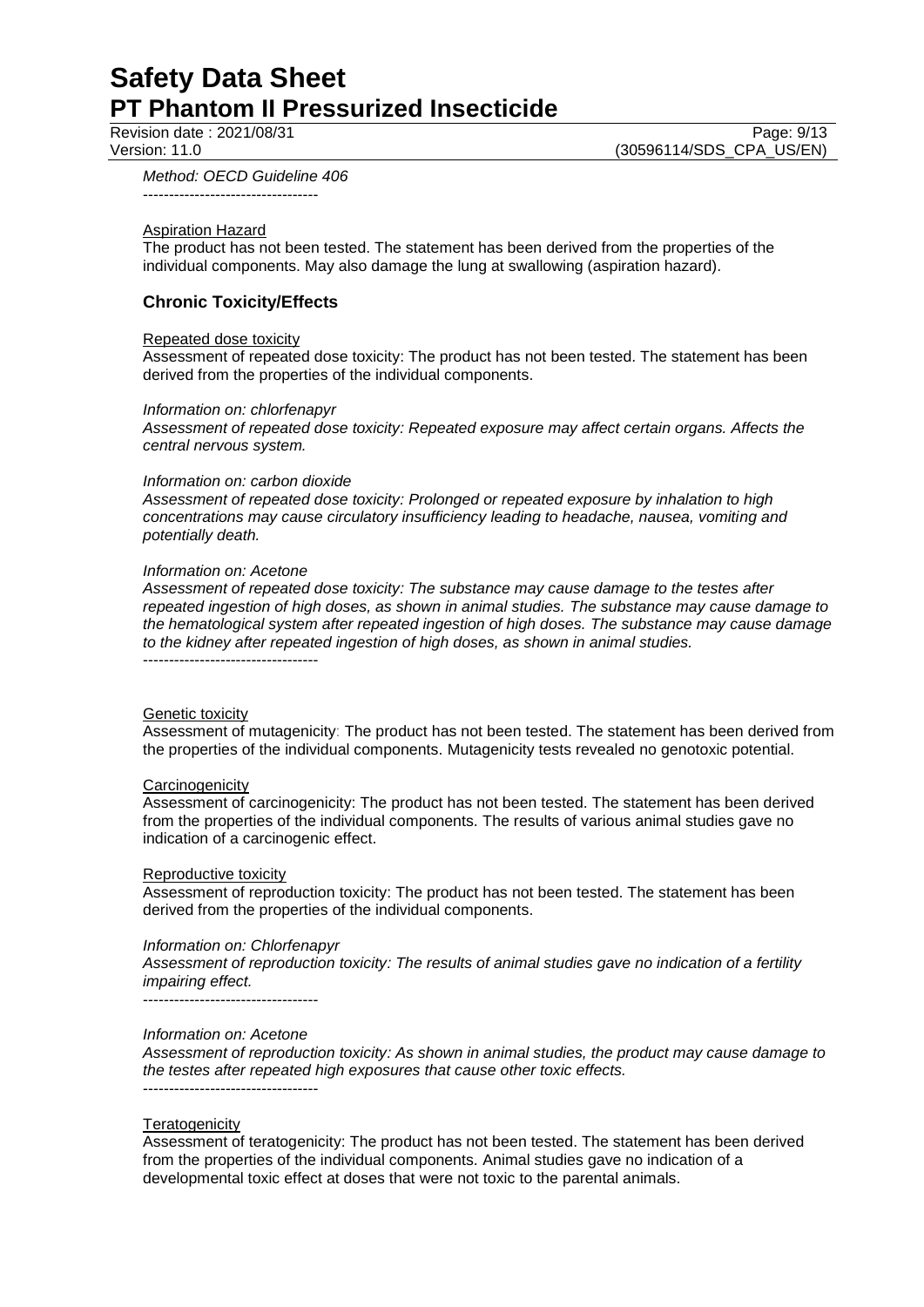Revision date : 2021/08/31 Page: 10/13<br>Version: 11.0 (30596114/SDS CPA US/EN) (30596114/SDS\_CPA\_US/EN)

**Other Information** Has a degreasing effect on skin.

# **12. Ecological Information**

## **Toxicity**

Aquatic toxicity Assessment of aquatic toxicity: Very toxic (acute effect) to aquatic organisms.

### Toxicity to fish

*Information on: chlorfenapyr LC50 (96 h) 0.00744 mg/l, Oncorhynchus mykiss (Directive 84/449/EEC, C.1, Flow through.)* ----------------------------------

#### Aquatic invertebrates

*Information on: chlorfenapyr EC50 (96 h) 0.00203 mg/l, Mysidopsis bahia (Directive 84/449/EEC, C.2)* ----------------------------------

#### Aquatic plants

*Information on: chlorfenapyr EC50 (72 h) 0.132 mg/l, Pseudokirchneriella subcapitata (OECD Guideline 201) No observed effect concentration (72 h) 0.020 mg/l, Pseudokirchneriella subcapitata (OECD Guideline 201)* ----------------------------------

Chronic toxicity to fish

*Information on: chlorfenapyr No observed effect concentration (93 d) 0.003678 mg/l, Oncorhynchus mykiss* ----------------------------------

Chronic toxicity to aquatic invertebrates

*Information on: chlorfenapyr No observed effect concentration (28 d) 0.000172 mg/l, Mysidopsis bahia* ----------------------------------

Assessment of terrestrial toxicity Acutely very toxic to terrestrial organisms.

### **Bioaccumulative potential**

Bioaccumulation potential

*Information on: chlorfenapyr*

*Bioconcentration factor: 116, Cyprinus carpio Accumulation in organisms is not to be expected.* ----------------------------------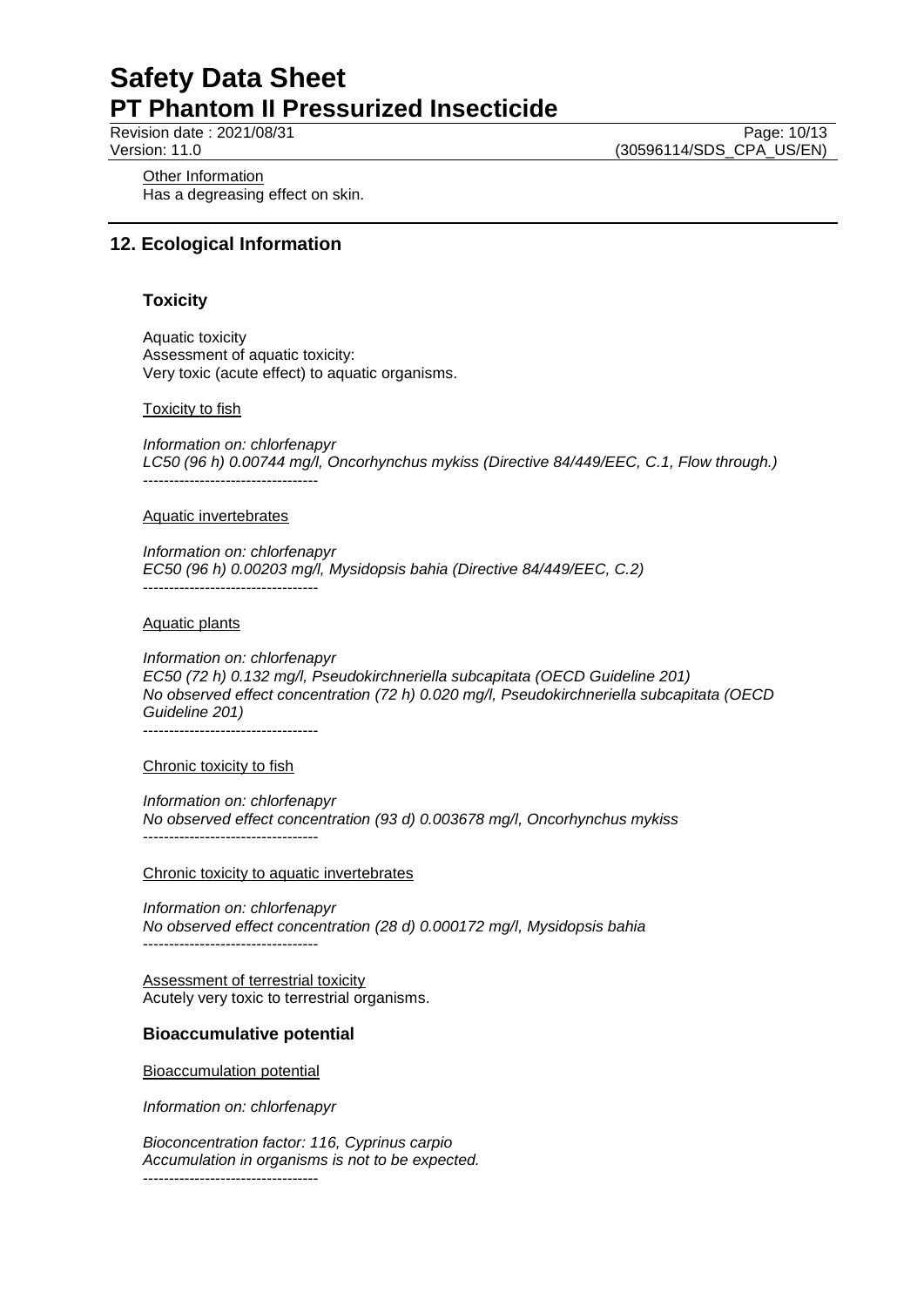### **Mobility in soil**

Assessment transport between environmental compartments The product has not been tested. The statement has been derived from the properties of the

individual components.

*Information on: chlorfenapyr*

*Following exposure to soil, adsorption to solid soil particles is probable, therefore contamination of groundwater is not expected.*

----------------------------------

# **13. Disposal considerations**

## **Waste disposal of substance:**

Pesticide wastes are regulated. Improper disposal of excess pesticide, spray mix or rinsate is a violation of federal law. If pesticide wastes cannot be disposed of according to label instructions, contact the State Pesticide or Environmental Control Agency or the Hazardous Waste representative at the nearest EPA Regional Office for guidance.

### **Container disposal:**

Do not cut, puncture, crush, or incinerate empty aerosol containers. Empty aerosol cans may meet the definition of RCRA D003.

# **14. Transport Information**

| <b>Land transport</b><br><b>USDOT</b>                                                      |                                                                                                           |
|--------------------------------------------------------------------------------------------|-----------------------------------------------------------------------------------------------------------|
| Hazard class:<br>ID number:<br>Hazard label:<br>Proper shipping name:                      | 2.1<br><b>UN 1950</b><br>2.1, EHSM<br><b>AEROSOLS</b>                                                     |
| Sea transport<br>IMDG                                                                      |                                                                                                           |
| Hazard class:<br>ID number:<br>Hazard label:<br>Marine pollutant:<br>Proper shipping name: | 2.1<br><b>UN 1950</b><br>2.1, EHSM<br>YES.<br>AEROSOLS (contains ACETONE/DIMETHYLKETONE,<br>CHLORFENAPYR) |
| Air transport<br><b>IATA/ICAO</b>                                                          |                                                                                                           |
| Hazard class:<br>ID number:<br>Hazard label:<br>Proper shipping name:                      | 2.1<br><b>UN 1950</b><br>2.1<br>AEROSOLS, FLAMMABLE                                                       |

### **Further information**

DOT: This product may be classified as ORM-D (Consumer Commodity) or Limited Quantity. After 12/31/2020, ORM-D will not apply.

Revision date : 2021/08/31 Page: 11/13<br>Version: 11.0 (30596114/SDS CPA US/EN) (30596114/SDS\_CPA\_US/EN)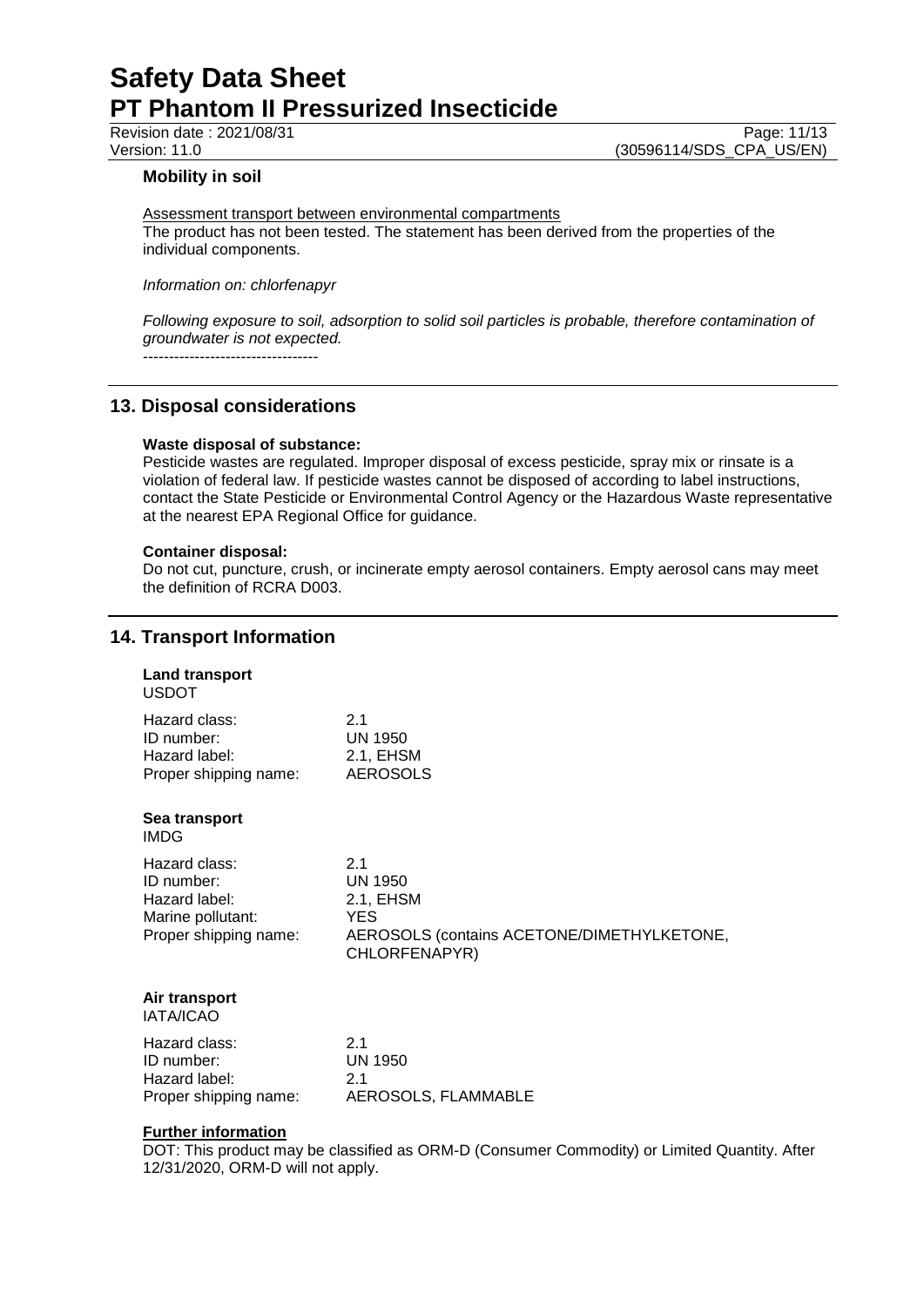# **15. Regulatory Information**

### **Federal Regulations**

**Registration status:**

| <b>Biocide</b>  | TSCA, US released / exempt    |
|-----------------|-------------------------------|
| Crop Protection | TSCA, US released / exempt    |
| Chemical        | TSCA, US blocked / not listed |

**EPCRA 311/312 (Hazard categories):** Refer to SDS section 2 for GHS hazard classes applicable for this product.

| <b>CERCLA RQ</b> | <b>CAS Number</b> | <b>Chemical name</b> |
|------------------|-------------------|----------------------|
| 5000 LBS         | 67-64-1           | Acetone              |
| 100 LBS          | 115-10-6          | dimethyl ether       |

### **State regulations**

| <b>State RTK</b> | <b>CAS Number</b> | <b>Chemical name</b> |
|------------------|-------------------|----------------------|
| <b>PA</b>        | 67-64-1           | Acetone              |
|                  | 115-10-6          | dimethyl ether       |
|                  | 124-38-9          | carbon dioxide       |
| МA               | 67-64-1           | Acetone              |
|                  | 115-10-6          | dimethyl ether       |
|                  | 124-38-9          | carbon dioxide       |
| NJ               | 67-64-1           | Acetone              |
|                  | 115-10-6          | dimethyl ether       |
|                  | 124-38-9          | carbon dioxide       |

### **Labeling requirements under FIFRA**

This chemical is a pesticide product registered by the Environmental Protection Agency and is subject to certain labeling requirements under federal pesticide law. These requirements differ from the classification criteria and hazard information required for safety data sheets, and workplace labels of non-pesticide chemicals. Following is the hazard information as required on the pesticide label.

CAUTION: KEEP OUT OF REACH OF CHILDREN. KEEP OUT OF REACH OF DOMESTIC ANIMALS. Avoid contact with the skin, eyes and clothing. Avoid inhalation of mists/vapours. Wash thoroughly after handling. Aerosol container contains flammable gas under pressure.

# **16. Other Information**

# **SDS Prepared by:**

BASF NA Product Regulations SDS Prepared on: 2021/08/31